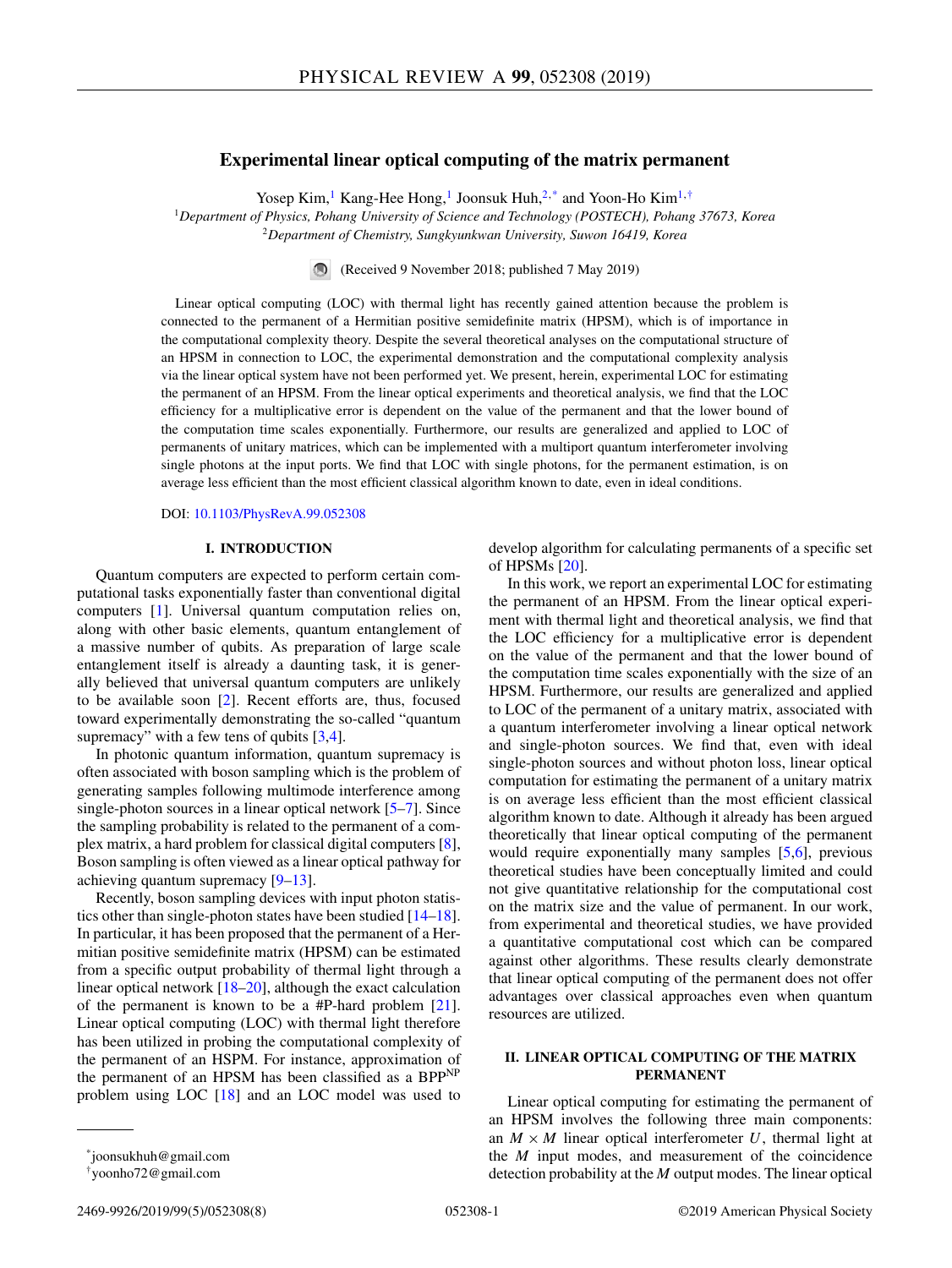<span id="page-1-0"></span>

FIG. 1. Scheme for linear optical computing (LOC) with thermal light involving a  $4 \times 4$  interferometer. The thermal sources having mean photon number of  $\langle n_i \rangle = \mu_i/(1 - \mu_i)$  are filtered by 1 nm bandwidth interference filters (IF) and injected into the linear interferometer (*U*), composed of three beam splitters (BS*i*). The linear optical transformation is determined by the transmissivities and the reflection phase shifts (φ*i*) of beam splitters. We measure the output distribution probability  $p<sup>th</sup>(1, 1, 1, 1)$  from the coincidence count (C.C.) rate that all detectors  $(D_j)$  are clicked by a single photon. Temporal delays  $(\tau_i)$  are adjusted so that thermal pulses are overlapped at BSs. See main text for details.

interferometer is built with a series of beam splitters and the thermal light state at the *i*th input mode is described, in the Fock basis, by  $\rho_i^{\text{th}} = \sum_{n=0}^{\infty} p_i^{\text{th}}(n) |n\rangle\langle n|$ , where  $p_i^{\text{th}}(n) =$  $(1 - \mu_i)\mu_i^n$  and the mean photon number is  $\langle n_i \rangle = \mu_i/(1 - \mu_i)$ with  $0 \le \mu_i < 1$ . Finally, the probability that each of the *M* output modes is occupied by a single photon is determined by measuring the *M*-fold joint detection probability  $p^{th}(1, 1, \ldots, 1)$ . Then, the permanent of a matrix *A*, Perm[*A*], can be estimated from the joint detection probability  $p^{\text{th}}(1, 1, \ldots, 1)$  [\[18–20\]](#page-6-0),

Perm[A] = 
$$
p^{\text{th}}(1, 1, ..., 1)
$$
 /  $\prod_{i=1}^{M} (1 - \mu_i)$ , (1a)  
\n $A = UDU^{\dagger}$ , where  $D = \text{diag}(\mu_1, \mu_2, ..., \mu_M)$ .

$$
A = U D U^*, \quad \text{where } D = \text{diag}(\mu_1, \mu_2, \dots, \mu_M). \tag{1b}
$$

The matrix *A* is an HPSM as the eigenvalues, i.e.,  $\mu_i$ , are greater than or equal to zero.

In the experiment, we have performed permanent estimation for various  $2 \times 2$  and  $4 \times 4$  HPSMs and the experimental setup is schematically shown in Fig. 1. An  $M \times M$  unitary matrix *U* is built with a series of beam splitters. Since the probability  $p^{\text{th}}(1, 1, \ldots, 1)$  needs to be determined experimentally, it is convenient that the experiment is repeated at a regular interval, requiring a pulsed source of thermal light. A pair of broadband thermal light pulses can be prepared by using the spontaneous parametric down-conversion (SPDC) process. A frequency-doubled mode-locked Ti:Sa laser operating at the repetition rate of 80 MHz and at the pulse width of 140 fs is used as the pump. The pump laser has the central wavelength of 390 nm and 780 nm SPDC photon pairs are generated from a 2 mm thick type-I BBO crystal in the noncollinear geometry. Obviously, the SPDC photon pair is naturally energy-time entangled and is in a pure state. The state of each subsystem individually is described by partial trace over the unobserved system and therefore is found to be in a thermal state [\[22,23\]](#page-6-0).



FIG. 2. Thermal pulse characterization and interference. (a) The Hanbury-Brown-Twiss correlation measurement exhibits the thermal nature of the input pulses:  $g^{(2)}(0) = 1.926 \pm 0.003$ . Here,  $t_1 - t_2$ means the detection time difference between the output modes 1 and 2. (b) Two indistinguishable thermal pulses are overlapped at a 50:50 beam splitter (BS<sub>1</sub>) by adjusting the time delay  $\tau_1$ . The time delay  $\tau_1$  has an offset equal to the inverse repetition rate to choose two completely uncorrelated thermal pulses. The coincidence count, normalized by single counts of the two detectors, exhibits a dip when the two uncorrelated thermal pulses overlap at  $BS<sub>1</sub>$  and interfere. All data are acquired by using 1 nm full width at half maximum bandpass filters in front of the detectors.

In experiment, we choose two completely uncorrelated thermal pulses by introducing a relative optical delay equal to the inverse repetition rate,  $\tau_1$  and  $\tau_3$  in Fig. 1. The thermal pulses are first coupled to single-mode optical fibers and delivered to the input modes of the interferometer *U*. The thermal nature of the input state can be demonstrated by measuring the secondorder correlation function  $g^{(2)}(t_1 - t_2)$  and the experimental data shown in Fig.  $2(a)$  clearly indicate the thermal nature of the input state with  $g^{(2)}(0) = 1.926 \pm 0.003$  [\[24\]](#page-6-0).

For Eq. (1) to satisfy, all input thermal pulses to the linear optical network *U* must be indistinguishable so that they interfere. Spectral indistinguishability is ensured by using 1 nm full width half maximum (FWHM) bandpass filters in front of the detectors. Temporally, relative optical delays ( $\tau_1$ ,  $\tau_2$ , and  $\tau_3$ ) are adjusted so that all input pulses are overlapped at the beam splitters. When two thermal states interfere at a beam splitter, the coincidence at the outputs of the beam splitter exhibits a dip as a function of the relative optical delay, similar to Shih-Alley–Hong-Ou-Mandel interference, and this effect can be used to test spectral or temporal distinguishability between two input thermal states [\[25–](#page-6-0)[27\]](#page-7-0). The experimental data for the two-photon interference with thermal light is shown in Fig. 2(b). Two indistinguishable thermal pulses are overlapped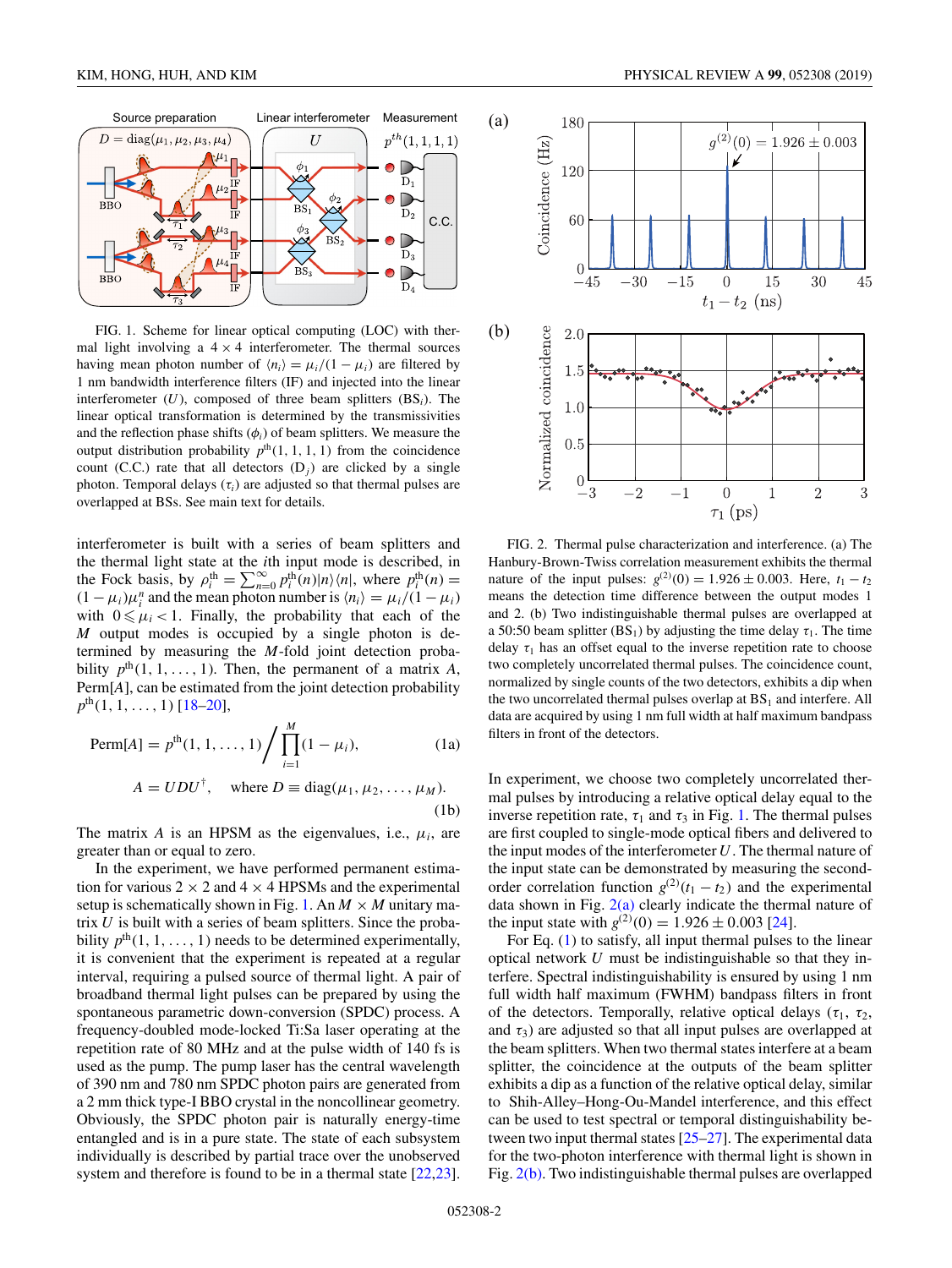<span id="page-2-0"></span>TABLE I. Linear optical computing of the permanent of an HPSM. The unitary matrix (*U*) and the mean photon numbers at the input (*D*) are prepared according to the target HPSM  $A = UDU^{\dagger}$ . The matrix elements  $U_{41}$ ,  $U_{42}$ ,  $U_{13}$ , and  $U_{14}$  of  $4 \times 4$  unitary matrices are nonzero due to noise such as dark counts. Perm $[A]_{exact}$  refers to the exact mathematical calculation and  $Perm[A]_{exp}$  refers linear optical computing with thermal light. Multimode interference is essential for linear optical computing and, when the input thermal pulses are made to be distinguishable in time, incorrect permanent values are estimated as shown in "No interference." The errors in Perm[*A*]<sub>exp</sub> are estimated from the statistical fluctuation of photocounts and refer to one standard deviation.

| U                                      |                                     |                                        |                                  | $D \times 10^3$                         |                              |                              |                                               | $A (= UDU^{\dagger}) \times 10^3$ |                                       |                                    |                                      | $\text{Perm}[A]_{\text{exact}}$ | $\text{Perm}[A]_{\text{exp}}$                                                                                              |
|----------------------------------------|-------------------------------------|----------------------------------------|----------------------------------|-----------------------------------------|------------------------------|------------------------------|-----------------------------------------------|-----------------------------------|---------------------------------------|------------------------------------|--------------------------------------|---------------------------------|----------------------------------------------------------------------------------------------------------------------------|
|                                        | 0.707<br>$-0.707$                   | 0.709)<br>0.705                        |                                  |                                         | 1.00<br>0.00                 | $0.00\lambda$<br>1.04        |                                               |                                   | (1.02)<br>$\sqrt{0.02}$               | 0.02)<br>1.02                      |                                      | $1.04 \times 10^{-6}$           | $(1.02 \pm 0.03) \times 10^{-6}$                                                                                           |
|                                        | 0.494<br>$-0.870$                   | 0.864)<br>0.503                        |                                  |                                         | 1.25<br>0.00                 | $0.00\lambda$<br>1.92        |                                               |                                   | (1.74)<br>0.30                        | 0.30)<br>1.43 J                    |                                      | $2.58 \times 10^{-6}$           | (No interference: $1.56 \times 10^{-6}$ )<br>$(2.54 \pm 0.04) \times 10^{-6}$<br>(No interference: $3.50 \times 10^{-6}$ ) |
| $-0.635$<br>$-0.442$<br>0.634<br>0.021 | 0.775<br>$-0.369$<br>0.513<br>0.019 | 0.031<br>$-0.513$<br>$-0.365$<br>0.776 | 0.045<br>0.629<br>0.462<br>0.624 | $^{\prime}1.66$<br>0.00<br>0.00<br>0.00 | 0.00<br>2.13<br>0.00<br>0.00 | 0.00<br>0.00<br>3.11<br>0.00 | $0.00\%$<br>0.00<br>0.00<br>1.40 <sub>l</sub> | 1.95<br>$-0.15$<br>0.17<br>0.12   | $-0.15$<br>1.99<br>0.12<br>$-0.72$    | 0.17<br>0.12<br>1.94<br>$-0.43$    | 0.12)<br>$-0.72$<br>$-0.43$<br>2.42) | $21.4 \times 10^{-12}$          | $(20.4 \pm 2.7) \times 10^{-12}$<br>(No interference: $49.4 \times 10^{-12}$ )                                             |
| $-0.632$<br>$-0.441$<br>0.636<br>0.022 | 0.775<br>$-0.369$<br>0.513<br>0.017 | 0.038<br>$-0.517$<br>$-0.359$<br>0.776 | 0.045<br>0.629<br>0.462<br>0.623 | (1.57)<br>0.00<br>0.00<br>0.00          | 0.00<br>2.60<br>0.00<br>0.00 | 0.00<br>0.00<br>2.03<br>0.00 | $0.00\)$<br>0.00<br>0.00<br>1.40/             | 2.19<br>$-0.31$<br>0.40<br>0.11   | $-0.31$<br>1.76<br>$-0.15$<br>$-0.30$ | 0.40<br>$-0.15$<br>1.88<br>$-0.12$ | 0.11)<br>$-0.30$<br>$-0.12$<br>1.77  | $14.3 \times 10^{-12}$          | $(14.8 \pm 2.3) \times 10^{-12}$<br>(No interference: $33.7 \times 10^{-12}$ )                                             |

at a 50:50 beam splitter (BS<sub>1</sub>) by adjusting the time delay  $\tau_1$ . The coincidence count, normalized by single counts of the two detectors, exhibits a dip when the two uncorrelated thermal pulses overlap at  $BS<sub>1</sub>$  and interfere. The ideal visibility in the thermal case is 1/3 and the experimentally obtained visibility is  $0.33 \pm 0.06$ , indicating that the input thermal pulses are nearly identical [\[27\]](#page-7-0).

For linear optical computing of the permanent of an HPSM  $A = U D U^{\dagger}$  with  $D \equiv \text{diag}(\mu_1, \mu_2, \dots, \mu_M)$ , we first need to prepare an  $M \times M$  unitary matrix U and thermal states with  $\langle n_i \rangle = \mu_i/(1 - \mu_i)$ . In single-photon boson sampling, photon loss is generally detrimental. However, in our case, the overall efficiency  $\eta_i$  which includes channel loss and the detector efficiency, can be measured and precompensated by using the fact that the mean photon number is linearly scaled, i.e.,  $\langle n_i \rangle \rightarrow \langle n_i n_i \rangle$ . And, according to Eq. [\(1\)](#page-1-0), accurate measurement of  $p^{th}(1, 1, \ldots, 1)$  crucial for estimating Perm[*A*]. Since we use non-number-resolving detectors, sufficiently weak thermal light pulses are used to suppress multiphoton events contributing to the measurement of  $p<sup>th</sup>(1, 1, ..., 1)$ . The similarity between the target HPSM *A* and the experimentally prepared HPSM is checked by looking at the count rate of the detector  $D_j$ . Slight intensity adjustment of the thermal pulses allows fine-tuning of the experimental HPSM. As for the reflection phase shift  $\phi_i$  from the beam splitters, complete determination of all the phase values would not be trivial. However, the permanent of an HPSM is independent of the phases and therefore  $\pi$  is assigned to all  $\phi_i$ . More experimental details can be found in Appendixes [A](#page-4-0) and [B.](#page-4-0)

The experimentally implemented matrices *U*, *D* and the resulting HPSM  $A = UDU^{\dagger}$  are shown in Table I. To experimentally estimate the permanent, Perm[*A*], according to Eq. [\(1\)](#page-1-0),  $p^{th}(1, 1, \ldots, 1)$  is determined from the data accumulated for a period of 20 s and 36 500 s for  $2 \times 2$  and  $4 \times 4$  matrices, respectively. The experimentally estimated permanent values, obviously, have small errors which are estimated from the statistical fluctuation of photocounts and refer to one standard deviation. The error depends on the number of samples and the value of the permanent. Nevertheless, linear optically computed values of the permanent agree quite well with the mathematical values; see Table I. Note that multimode interference is essential for linear optical computing and, when the input thermal pulses are made to be distinguishable in time, incorrect permanent values are estimated as shown in "No interference"; see details in Appendix [C.](#page-4-0)

### **III. RESOURCE EFFICIENCY OF LINEAR OPTICAL COMPUTING OF THE MATRIX PERMANENT**

The resource efficiency of linear optical computing for estimating the permanent of an HPSM can be studied by looking at the relationship between the total number of samples *N*, the dimension of the matrix  $M$ , and the output probability  $p<sup>th</sup>(1, 1, \ldots, 1)$ , the margin of error  $\varepsilon$ , and the confidence level δ which is defined as  $[28]$ 

$$
\delta = \Pr[|\text{Perm}[A]_{\text{exp}} - \text{Perm}[A]_{\text{exact}}| < \varepsilon \text{Perm}[A]_{\text{exact}}],
$$

where  $Pr[...]$  indicates the probability that the statement "..." is true and  $\varepsilon$ Perm[*A*]<sub>exact</sub> represents the multiplicative error.

Consider now that, from Eq. [\(1\)](#page-1-0), Perm[*A*] is related to the probability that each detector clicks due to a single-photon  $p<sup>th</sup>(1, 1, \ldots, 1)$ . Thus the problem can be modeled as binomial sampling, which takes the value zero or 1 with the probability "1 -  $p^{\text{th}}(1, 1, ..., 1)$ " or " $p^{\text{th}}(1, 1, ..., 1)$ ", respectively. Using the error bound of binomial sampling [\[29,30\]](#page-7-0), the required number of samples *N* to achieve the multiplicative error  $\varepsilon$ Perm[*A*] is found to be

$$
N = \frac{2(\text{erf}^{-1}[\delta])^2[1 - p^{\text{th}}(1, 1, \dots, 1)]}{\varepsilon^2 p^{\text{th}}(1, 1, \dots, 1)},
$$
 (2)

where  $erf^{-1}[x]$  is the Gauss inverse error function. The details can be found in Appendix [D.](#page-5-0) At a glance, the total number of samples *N* seems to be independent of the matrix dimension *M*. However, it turns out that the required number of samples scales as  $O(e^M)$  because of the fact that  $p^{\text{th}}(1, 1, \ldots, 1) \leq$ *e*<sup>−</sup>*<sup>M</sup>* . For derivations, see Appendix [E.](#page-6-0)

We find that the relation in Eq. (2) agrees well with the experimental results. For instance, we applied Eq. (2) to the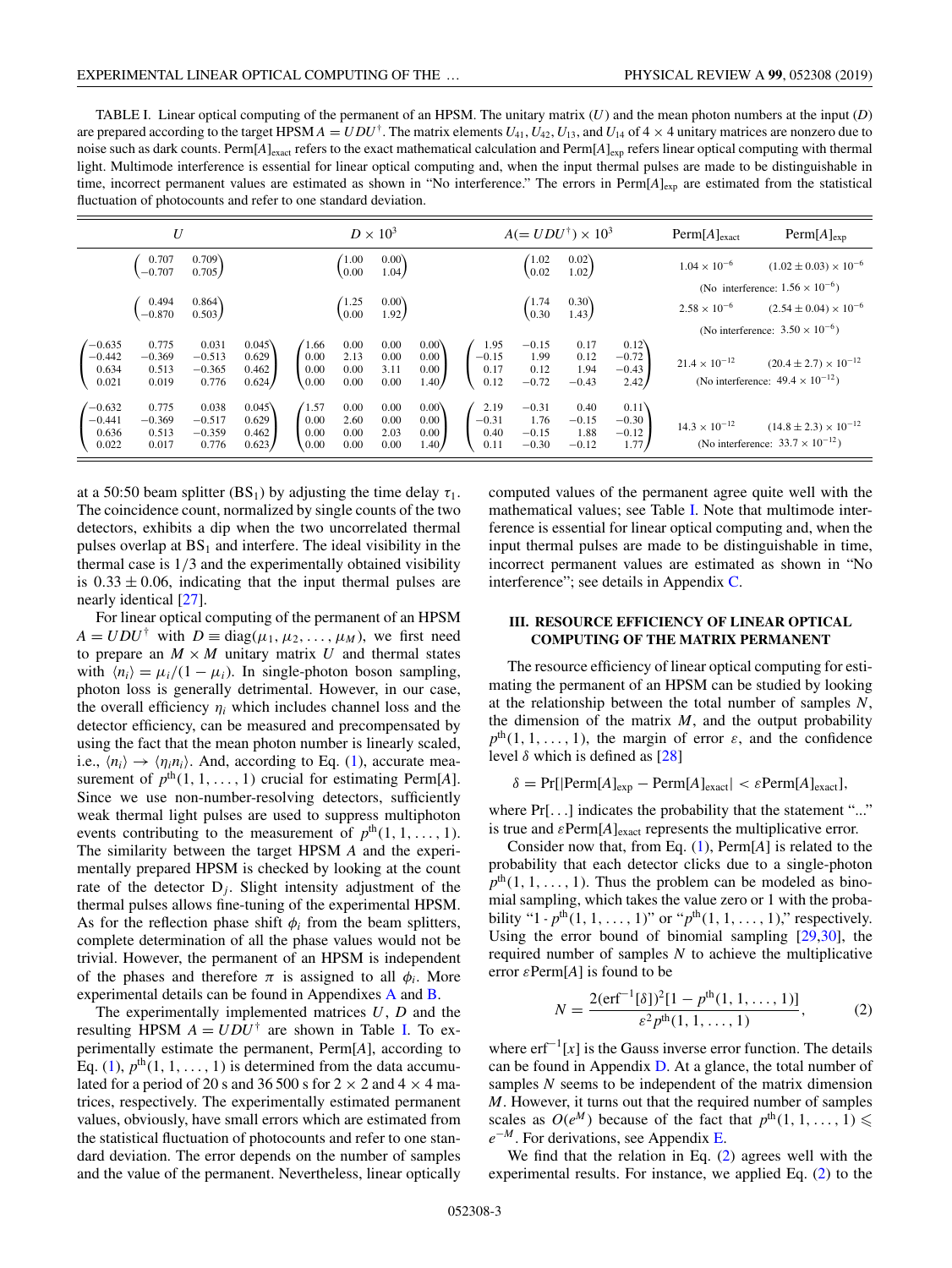

FIG. 3. Efficiency and error analysis. For (a) and (b), diamond symbols represent the experimental data from the first row in Table [I.](#page-2-0) In (b), δ values of 95% and 99.7% represent, respectively, two and three standard deviation confidence level in a Gaussian distribution. (c) The data points are obtained from the permanent estimation experiments for many different  $2 \times 2$  HPSMs. Note that the solid and dashed lines have different scales for the number of samples. All the lines are due to Eq. [\(2\)](#page-2-0).

data presented in the first row of Table [I](#page-2-0) and the results are shown in Figs.  $3(a)$  and  $3(b)$ . Moreover, from the permanent estimation experiments for many different  $2 \times 2$  HPSMs, we obtain the relation between *N* and  $p^{th}(1, 1, \ldots, 1)$  as shown in Fig.  $3(c)$ . The experimental and theoretical results indicate that linear optical computing for estimating the permanent of an HPSM is on average inefficient.

The above analysis for the classical experiment (i.e., involving thermal states) can be applied to the problem of estimating the permanent of a unitary matrix *U*, which is implemented using a quantum interferometer with a linear optical network and single-photon sources. This is because the probability that a single photon is detected in each output mode  $p<sup>q</sup>(1, 1, \ldots, 1)$  can still be modeled as binomial sampling with the only difference being  $p^q(1, 1, \ldots, 1) = |\text{Perm}[U]|^2$ when a single photon is injected in each input mode [\[5,6\]](#page-6-0). Similar to Eq. [\(2\)](#page-2-0), using the error bound of binomial sampling (see the Appendix [D\)](#page-5-0) [\[29,30\]](#page-7-0), the required number of samples *N* to achieve the multiplicative error  $\varepsilon$  [Perm[*U*]]<sup>2</sup> is found to

KIM, HONG, HUH, AND KIM PHYSICAL REVIEW A **99**, 052308 (2019)

be

$$
N = \frac{2(\text{erf}^{-1}[\delta])^{2}(1 - |\text{Perm}[U]|^{2})}{\varepsilon^{2}|\text{Perm}[U]|^{2}}.
$$
 (3)

Since the permanent of a unitary matrix is bounded as  $|Perm[U]| \leq 1$  regardless of the matrix dimension [\[31\]](#page-7-0), the lower bound of the number of required samples *N* does not rise as the matrix dimension increases. At first sight, this result seems favorable. However, to meaningfully compare linear optical computing for estimating the permanent of a unitary matrix against classical algorithms, averaging over randomly selected unitary matrices is required. The averaged permanent  $\langle \left| \text{Perm}[U] \right|^2 \rangle_U$  in the entire unitary matrix space can be obtained from the random matrix theory and is given by [\[32,33\]](#page-7-0)

$$
\langle \left| \text{Perm}[U] \right|^2 \rangle_U = \frac{(M-1)!M!}{(2M-1)!},\tag{4}
$$

where *M* is the dimension of the unitary matrix. As the matrix dimension *M* increases,  $\langle \text{Perm}[U] \rangle^2 \rangle_U$  approaches to  $\sqrt{4\pi M}/4^M$  asymptotically and, as a result, the required number of samples *N* or the computation time for the mulnumber of samples *N* or the computation time for the multiplicative error scales as  $O(4^M/\sqrt{M})$ . If we further consider the channel efficiency η, the required number of samples *N* increases by the factor  $1/\eta^M$ , which is necessary to reach the same level of statistical error as the coincidence probability is reduced. Comparing this result to that of the classical algorithm for exact permanent calculation which scales as  $O(M^2 2^M)$  [\[31,34\]](#page-7-0), we find that quantum optical estimation of the matrix permanent, even in the ideal condition ( $\eta = 1$ ), is on average less efficient than computation on a digital computer.

#### **IV. CONCLUSION**

We have reported an experimental linear optical computing for estimating the permanent of a HPSM with a linear optical network, thermal light, and single-photon counting measurement. We have shown that the error bound for linear optical computing of the permanent of a  $M \times M$  HPSM is associated with the *M*-photon cross-correlation coincidence probability at the *M* output modes. We have also shown that the lower bound of the linear optical computation time scales exponentially with *M*, demonstrating that linear optical computing is inefficient for estimating the permanent of a HPSM with a multiplicative error. Furthermore, we have found that the error bound for linear optical computing of the permanent of a unitary matrix, associated with a quantum interferometer involving a linear optical network and singlephoton sources, is also tied to the *M*-photon cross-correlation coincidence probability at *M* output modes. This result indicates clearly that, even with ideal single-photon sources and without photon loss, linear optical computation for estimating the permanent of a unitary matrix is on average less efficient than the most efficient classical algorithm known to date.

Although we have seen a lot of progress during the past decades, quantum computing is really in its infancy and we strongly believe that it is extremely important to theoretically and experimentally rule out applications that do not give advantages over classical approaches even though quantum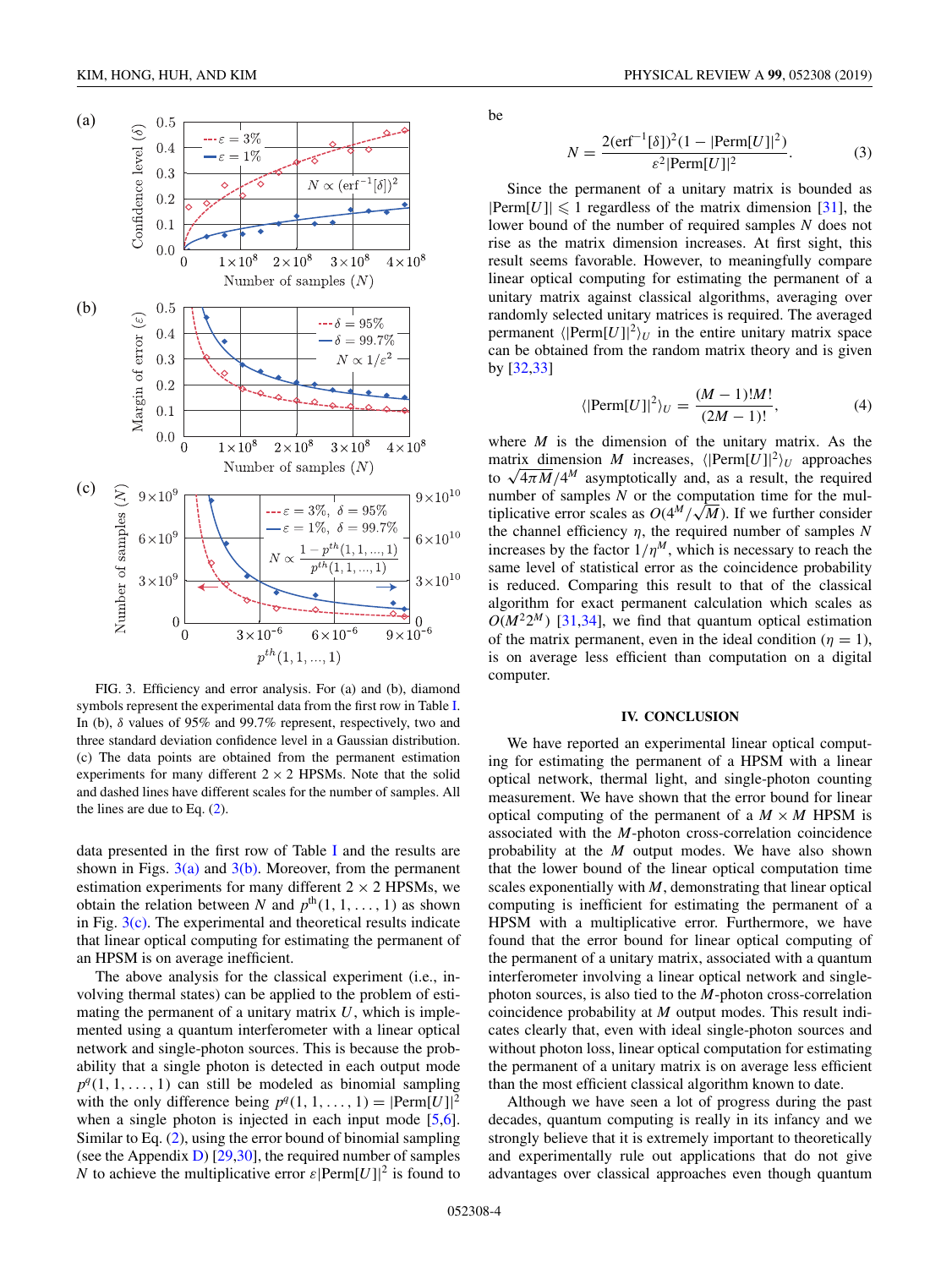<span id="page-4-0"></span>resources are used. In our paper, we report a very thorough study on one such application, linear optical computing of the permanent based on multimode interference, and demonstrate that, even with single-photon sources, the performance will not be better than classical approaches.

### **ACKNOWLEDGMENTS**

This work was supported by the National Research Foundation of Korea (Grants No. 2016R1A2A1A05005202, No. 2016R1A4A1008978, and No. 2015R1A6A3A04059773). Y.K. acknowledges the support from the Global Ph.D. Fellowship by the National Research Foundation of Korea (Grant No. 2015H1A2A1033028).

# **APPENDIX A: EXPERIMENTAL ESTIMATION OF THE MATRIX PERMANENT**

Assuming that the optical channels are lossless and the detectors are on-off detectors with unity efficiency, the count rate at the detector *j* due to the input thermal pulse at mode *i* is given by

$$
C_{ij} = ft(p_{ij}(1) + p_{ij}(2) + p_{ij}(3) + \cdots) = ft\mu_{ij}, \quad (A1)
$$

where *f* is the repetition rate and *t* is the accumulation time. The average photon number at the input mode *i* is  $\langle n_i \rangle =$  $\mu_i/(1 - \mu_i)$  and, after the interferometer, the resulting average photon number at the detector *j* is  $\langle n_{ij} \rangle = \mu_{ij} / (1 - \mu_{ij})$ . The *n*-photon detection probability of detector *j* due to the input thermal pulse at mode *i* is  $p_{ij}(n) = (1 - \mu_{ij})\mu_{ij}^n$ . The relations  $\langle n_i \rangle = \sum_j \langle n_{ij} \rangle$  hold as the system is lossless and  $C_i = \sum_j C_{ij} = ft\mu_i$  because  $\sum_j \mu_{ij} \approx \mu_i$  under the condition  $\mu_i \ll 1$ . The matrix elements of the unitary matrix *U* can then be determined from the detector counts as  $U_{ji}$  =  $e^{i\varphi_{ji}}\sqrt{C_{ij}/C_i}$  from the unitarity condition  $\sum_j |U_{ji}|^2 = 1$ . The phase factors  $\varphi_{ji}$  cannot be measured here but, as they do not affect the permanent value, they are arbitrarily assigned to satisfy the unitarity condition.

The coincidence detection rate when all output modes are populated with thermal light pulses is given by

$$
C_c = ft[p(1, 1, ..., 1) + p(1, 2, 1, ...)
$$
  
+ p(1, 1, 2, ...)+...]. (A2)

Under the condition  $\mu_i \ll 1$ , multiphoton events are sufficiently suppressed and the above equation is approximated to  $C_c = ft p(1, 1, \ldots, 1).$ 

The permanent of a  $M \times M$  Hermitian positive semidefinite matrix (HPSM)  $A = UDU^{\dagger}$  can then be calculated from the experimentally measured values as

$$
\text{Perm}[A] = C_c \Bigg/ \prod_{i=1}^{M} (ft - C_i). \tag{A3}
$$

### **APPENDIX B: FREEDOM OF PHASE ASSIGNMENT FOR UNITARY MATRICES**

There are degrees of freedom to assign the phases of unitary matrix *U* without change of the permanent value, Perm[*A*]. That is, the matrix elements of *U* can vary with the

following relationship:

$$
U_{ij} \to e^{i(\alpha_i + \beta_j)} U_{ij}, \tag{B1}
$$

where  $U_{ij}$  is an element of  $U$  on the *i*th row and *j*th column and  $\alpha_i$  and  $\beta_j$  are arbitrary phases. The phase relation is obtained by introducing diagonal phase matrices *V* and *W* of diag( $e^{i\alpha_1}, e^{i\alpha_2}, \ldots, e^{i\alpha_M}$ ) and diag( $e^{i\beta_1}, e^{i\beta_2}, \ldots, e^{i\beta_M}$ ) for the unitary transformation  $U \rightarrow VUW$ .

It is easy to see that  $A = UDU^{\dagger}$  is invariant under  $U \rightarrow$ *UW* transformation due to  $WW^{\dagger} = \mathbb{I}$  and  $W^{\dagger}DW = D$ ,

$$
A = U(WW^{\dagger})D(WW^{\dagger})U^{\dagger} = (UW)D(UW)^{\dagger}.
$$
 (B2)

Although the  $U \rightarrow VU$  transformation changes *A* to  $A' =$  $VAV^{\dagger}$ , the value of Perm[*A*'] is the same with Perm[*A*]. The relation between *A'* and *A* is summarized as  $A'_{ij} = A_{ij}e^{i(\beta_i - \beta_j)}$ . Based on the relationship, the Perm[A'] can be written as

$$
\text{Perm}[A'] = \sum_{\sigma \in S_n}^{M!} \prod_{i=1}^{M} A_{i,\sigma(i)} e^{i(\beta_i - \beta_{\sigma(i)})}, \tag{B3}
$$

where  $\sigma(i)$  of the symmetric group  $S_n$  is the *i*th permutation of the set  $\{1, 2, \ldots, M\}$ . Since the permutation just changes the order of elements,  $\sum_i \beta_i$  and  $\sum_i \beta_{\sigma(i)}$  have the same value, i.e.,  $\prod_{i=1}^{M} e^{i(\beta_i - \beta_{\sigma(i)})} = 1$ . Accordingly, we can show that

$$
\text{Perm}[A'] = \text{Perm}[A] = \sum_{\sigma \in S_n}^{M!} \prod_{i=1}^{M} A_{i, \sigma(i)}.
$$
 (B4)

Considering the above results, the permanent value is invariant under  $U \rightarrow VUW$  and there are degrees of freedom for phase of  $\alpha_i$  and  $\beta_j$  for computing of the permanent of an HPSM.

To demonstrate linear optical computing of the permanent of an HPSM, the  $4 \times 4$  unitary matrices were experimentally built with a series of beam splitters as shown in Fig. [1.](#page-1-0) The phase shift due to reflection is denoted by  $\phi_i$  for each beam splitter (BS*i*) and the phase shift induced from the other side, if the BS is lossless, is  $\pi - \phi_i$ . Then, the 4 × 4 unitary matrix is written as

$$
\begin{pmatrix} r_1 e^{i\phi_1} & t_1 & 0 & 0 \ t_1 r_2 e^{i\phi_2} & r_1 r_2 e^{i(\pi - \phi_1 + \phi_2)} & r_3 t_2 e^{i\phi_3} & t_3 t_2 \ t_1 t_2 & r_1 t_2 e^{i(\pi - \phi_1)} & r_3 r_2 e^{i(\pi - \phi_2 + \phi_3)} & t_3 r_2 e^{i(\pi - \phi_2)} \ 0 & 0 & t_3 & r_3 e^{i(\pi - \phi_3)} \end{pmatrix},
$$

where  $t_i$  and  $r_i$  are real numbers and the squares are the transmission and reflection ratios of BS*i*, respectively. The ratios can be measured from the intensity splitting, but complete determination of all  $\phi_i$  would not be trivial in experiment. Fortunately, the permanent of  $U D U^{\dagger}$  is independent of  $\phi_i$  and therefore  $\pi$  is assigned to all  $\phi_i$  in this work without loss of generality.

# **APPENDIX C: EFFECT OF TEMPORAL DISTINGUISHABILITY**

The multimode interference is essential for linear optical computing and, when the input thermal pulses are made to be distinguishable in time, incorrect permanent values are estimated. In this section, we discuss the detection probability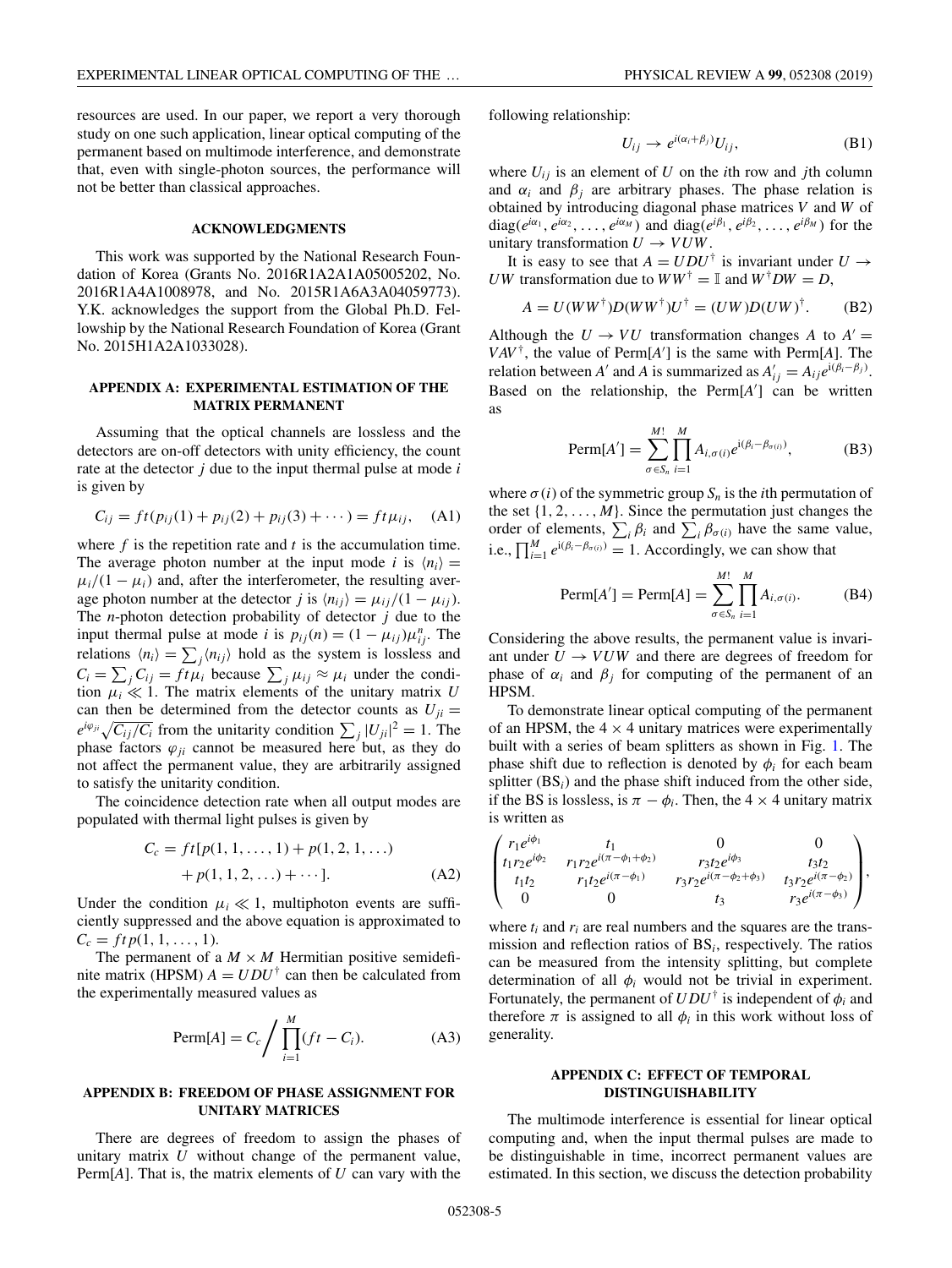<span id="page-5-0"></span> $p_{\text{no}}^{\text{th}}(1, 1, \ldots, 1)$  that a single photon is detected in each output mode under "No interference." For the two-mode case, there are two possibilities contributing to  $p_{\text{no}}^{\text{th}}(1, 1)$ : (i) two detectors are clicked due to the thermal pulses at a single mode and (ii) two detectors are clicked by the thermal pulses from each of the two modes. For the case (i), the bunching property of thermal light enhances the detection probability by a factor of two. However, the case (ii) doesn't have any enhancement in detection probability since there is no correlation between thermal pulses in different input modes. In summary, the total detection probability for two mode under "No interference" can be described as  $p_{\text{no}}^{\text{th}}(1, 1) = \sum_{i,j=1}^{2} e_{ij} |U_{1i}|^2 |U_{2j}|^2 \mu_i \mu_j$  if  $\mu_i \ll 1$ , where  $U_{ji}$  is the element of a unitary matrix describing the transition from input mode *i* to output mode *j* and  $\mu_i$  represents the mean photon number  $\langle n_i \rangle = \mu_i/(1 - \mu_i)$  $\mu_i$ ) of thermal light in input mode *i*. The  $e_{ij}$  corresponds to the enhancement factor:  $e_{ij} = 2$  if  $i = j$  and  $e_{ij} = 1$  if  $i \neq j$ .

Similarly, the four-mode case has five situations: (i) four detectors are clicked due to the thermal pulses at a single mode, (ii) three detectors are clicked due to the thermal pulses at a single mode and another detector is clicked from the source of another input mode, (iii) two detectors are clicked from a single input mode source and the other two detectors are clicked from two different input modes, (iv) each pair of two detectors is clicked from the source of each of two input modes, and (v) each detector is clicked from each different input mode. Enhancement factors  $e_{ijkl}$  for the four-mode case are 24, 6, 4, 2, and 1 for (i)–(v), respectively  $[35]$ . By accumulating all contributions, the output probability is obtained as  $p_{\text{no}}^{\text{th}}(1, 1, 1, 1)$  =  $\sum_{i,j,k,l=1}^4 e_{ijkl} |U_{1i}|^2 |U_{2j}|^2 |U_{3k}|^2 |U_{4l}|^2 \mu_i \mu_j \mu_k \mu_l$  if  $\mu_i \ll 1$ .

To verify the multimode interference, the incorrect permanent values of  $p_{\text{no}}^{\text{th}}(1, 1, \ldots, 1) / \prod_{i=1}^{M} (1 - \mu_i)$  are shown in Table [I.](#page-2-0)

# **APPENDIX D: RESOURCE EFFICIENCY OF LINEAR OPTICAL COMPUTING**

The permanent of an HPSM can be estimated from the probability that each detector clicks due to a single photon  $p<sup>th</sup>(1, 1, \ldots, 1)$  with thermal light at input ports as shown in Eq. [\(1\)](#page-1-0). The linear optical computing (LOC) with thermal light can be modeled as binomial sampling, which takes zero or 1 with the probability of "1 –  $p$ " or " $p$ ," where  $p =$  $p<sup>th</sup>(1, 1, \ldots, 1)$ , respectively. If the number of samples *N* is large enough, binomial distribution *B*(*N*, *p*) can be approxiarge enough, binomial distribution  $N[Np, \sqrt{Np(1-p)}]$ , where *N p* and  $\sqrt{Np(1-p)}$  are the mean value and standard deviation of the normal distribution, respectively [\[29,30\]](#page-7-0). The probability density function can be translated to standard normal ability density function can be translated to standard normal<br>distribution  $\mathcal{N}[0, \sqrt{p(1-p)/N}]$ . It gives a confidence level as  $\delta = \Pr[|\hat{p} - p| < z_c \sqrt{p(1 - p)/N}]$ . It gives a confidence level as  $\delta = \Pr[|\hat{p} - p| < z_c \sqrt{p(1 - p)/N}]$  [\[29,30\]](#page-7-0), where  $\hat{p}$  is the estimated value by sampling and  $z_c$  is the critical value for confidence level  $\delta$  based on the standard normal distribution. confidence level  $\delta$  based on the standard normal distribution.<br>Here, the term of  $z_c \sqrt{p(1-p)/N}$  means tolerable error and the critical value and confidence level are in the relationship the critical value and confidence level are in the relationship<br>of  $z_c = \sqrt{2} \text{erf}^{-1}[\delta]$ , where  $\text{erf}^{-1}[x]$  is the Gauss inverse error function. For instance, confidence levels are 68%, 95%, and 99.7% when  $z_c$  is 1, 2, and 3, respectively.

For a multiplicative error  $\varepsilon p$ , the margin of error  $\varepsilon$  can be For a multiplicative error  $\varepsilon p$ , the margin of error  $\varepsilon$  can be obtained by setting  $\varepsilon p = z_c \sqrt{p(1-p)/N}$ . Thus the margin of error for LOC with thermal light is given as

$$
\varepsilon = \text{erf}^{-1}[\delta] \sqrt{\frac{2[1 - p^{\text{th}}(1, 1, \dots, 1)]}{N p^{\text{th}}(1, 1, \dots, 1)}}.
$$
 (D1)

In another form, the required number of samples *N* for a multiplicative error is

$$
N = \frac{2(\text{erf}^{-1}[\delta])^2[1 - p^{\text{th}}(1, 1, \dots, 1)]}{\varepsilon^2 p^{\text{th}}(1, 1, \dots, 1)}.
$$
 (D2)

At a glance, the total number for samples *N* seems to be independent of the matrix dimension *M*. However, it turns out that the required number of samples scales as  $O(e^M)$  because of the fact that  $p^{\text{th}}(1, 1, \ldots, 1) \leq e^{-M}$ . See Appendix [E](#page-6-0) for details of the bound. In a strict sense, the above result is for the estimation of  $p^{th}(1, 1, \ldots, 1)$ , but the required *N* is the same for Perm[*A*] because they have multiplicative relation of  $p^{\text{th}}(1, 1, \ldots, 1) = \text{Perm}[A] \times \prod_{i=1}^{M} (1 - \mu_i).$ 

If the largest eigenvalue of matrix  $A$ ,  $\mu_{\text{max}}$ , is larger than 1, the matrix *A* needs to be scaled as  $A/\mu_{\text{max}}$ since  $\mu_i > 1$  is unphysical for LOC. For the case,  $\text{Perm}[A] = \mu_{\text{max}}^M \text{Perm}[A/\mu_{\text{max}}]$  is estimated from the LOC of Perm $[A/\mu_{\text{max}}]$ . Since this scaling also has multiplicative relation, the required *N* does not change for the same margin of error and confidence level about a multiplicative error.

If we consider an almost multiplicative error  $\varepsilon \sqrt{\rho}$ , scaling factors become relevant. If  $\mu_{\text{max}} > 1$  and the matrix *A* is scaled as  $A/\mu_{\text{max}}$ , the confidence levels of Perm[*A*] and  $p^{\text{th}}(1, 1, \ldots, 1)$  of Perm[ $A/\mu_{\text{max}}$ ] have the relationship of

$$
\delta = \Pr[|\text{Perm}[A]_{\text{samp}} - \text{Perm}[A]_{\text{exact}}| < \varepsilon \sqrt{\text{Perm}[A]_{\text{exact}}}]
$$
\n
$$
= \Pr\bigg[|p^{\text{th}}(1, 1, \dots, 1)_{\text{samp}} - p^{\text{th}}(1, 1, \dots, 1)_{\text{exact}}|
$$
\n
$$
< \varepsilon \sqrt{\frac{p^{\text{th}}(1, 1, \dots, 1)_{\text{exact}} \prod_{i=1}^{M} (1 - \mu_i / \mu_{\text{max}})}{\mu_{\text{max}}^M}}\bigg].
$$
\n(D3)

As the result, the margin of error for almost multiplicative As the result, the mar<br> $\varepsilon\sqrt{\text{Perm}[A]}$  is found as

$$
\varepsilon = \text{erf}^{-1}[\delta] \sqrt{\frac{2[1 - p^{\text{th}}(1, 1, \dots, 1)]\mu_{\text{max}}^M}{N \prod_{i=1}^M (1 - \mu_i / \mu_{\text{max}})}},
$$
 (D4)

and the required number of samples is given as

$$
N = \frac{2(\text{erf}^{-1}[\delta])^{2}[1 - p^{\text{th}}(1, 1, ..., 1)]\mu_{\text{max}}^{M}}{\varepsilon^{2} \prod_{i=1}^{M} (1 - \mu_{i} / \mu_{\text{max}})}.
$$
 (D5)

It shows the required number of samples mainly depends on the  $\mu_{\text{max}}$  and matrix dimension *M* since  $p^{\text{th}}(1, 1, \ldots, 1)$ bounded by *e*<sup>−</sup>*<sup>M</sup>* does not significantly affect the required number of samples.

The above analysis for the classical experiment involving thermal light can be applied to the problem of estimating the permanent of a unitary matrix *U*, which is implemented using a quantum interferometer with a linear optical network and single-photon sources. This is because the probability that a single photon is detected in each output mode  $p^q(1, 1, \ldots, 1)$ can be modeled as binomial sampling with the only difference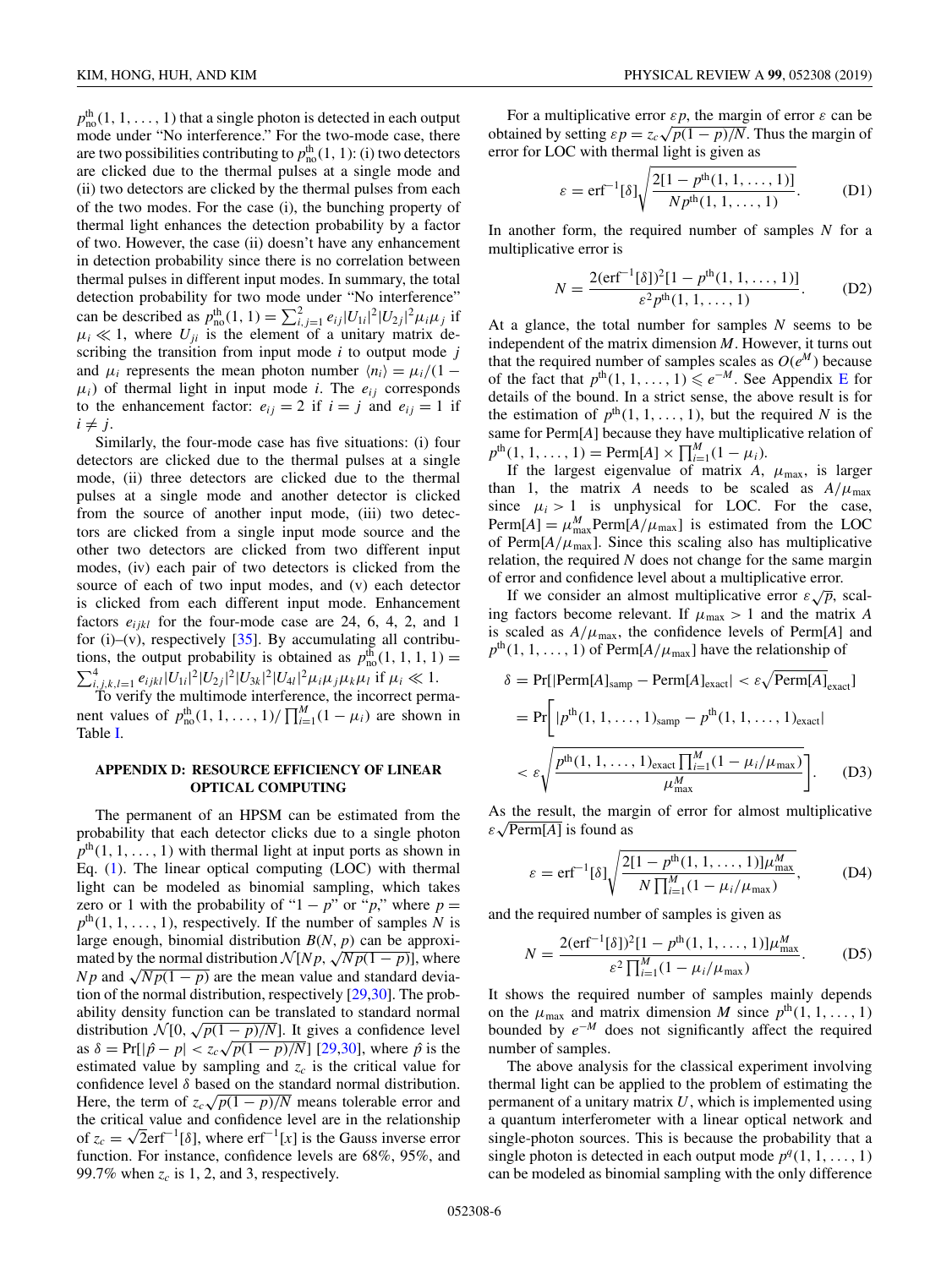<span id="page-6-0"></span>being  $p^q(1, 1, \ldots, 1) = |\text{Perm}[U]|^2$  when a single photon is injected in each input mode [5,6]. Based on the analysis of LOC with thermal light, the required number of samples for permanent estimation of a unitary matrix about multiplicative error are given as

$$
N = \frac{2(\text{erf}^{-1}[\delta])^2 (1 - |\text{Perm}[U]|^2)}{\varepsilon^2 |\text{Perm}[U]|^2}
$$
 (D6)

by replacing  $p^{th}(1, 1, \ldots, 1)$  in Eq. [\(D2\)](#page-5-0) with  $p^{q}(1, 1, \ldots, 1) = |\text{Perm}[U]|^2$ . The scaling behavior about the matrix size is discussed in the main text.

Since LOC with single-photon sources does not require scaling factors, the required *N* for almost multiplicative error are given as

$$
N = \frac{2(\text{erf}^{-1}[\delta])^2 (1 - |\text{Perm}[U]|^2)}{\varepsilon^2}.
$$
 (D7)

The  $|Perm[U]|^2$  is less than or equal to one for every matrix dimension, so that the required *N* is bounded by  $2(\text{erf}^{-1}[\delta]/\varepsilon)^2$ regardless of the matrix dimension.

# **APPENDIX E: UPPER AND LOWER BOUNDS**  $OF p<sup>th</sup>(1, 1, ..., 1)$

The required number of samples *N*, for LOC of the permanent of an HPSM, depends on the detection probability  $p<sup>th</sup>(1, 1, \ldots, 1)$ ; see Eqs. [\(D2\)](#page-5-0) and [\(D5\)](#page-5-0). Thus we need to find

out the bounds of  $p^{th}(1, 1, ..., 1) = \text{Perm}[A] \times \prod_{i=1}^{M} (1 \mu_i$ ) to verify the scaling behavior of *N* about the matrix dimension *M*. Here,  $A = UDU^{\dagger}$  and  $D = \text{diag}(\mu_1, \mu_2, \dots, \mu_M)$ , where  $0 \le \mu_i < 1$ . Considering the detection probability without input, the lower bound can be easily found as zero. However, the upper bound is nontrivial, so we try to find the upper bound based on physical intuition concerning the thermal light properties in linear interferometer. Two hypotheses are made to obtain the upper bound: (i)  $p<sup>th</sup>(1, 1, ..., 1)$ will be maximized if the photons are uniformly distributed and (ii) a thermal light source is injected into only one input channel to avoid the photon bunching effect. The hyinput channel to avoid the photon bunching effect. The hypotheses give two conditions that  $|U_{ij}| = 1/\sqrt{M}$  and  $\mu_i =$ 0 ( $i \neq 1$ ), respectively. Under the conditions, Perm[A] is calculated as  $M!(\mu_1/M)^M$ ; accordingly  $p^{\text{th}}(1, 1, ..., 1)$  =  $M!(\mu_1/M)^M(1 - \mu_1)$ . The  $p^{\text{th}}(1, 1, ..., 1)$  is maximized with  $\mu_1 = M/(M + 1)$ , and it is given as

$$
Max[p^{th}(1, 1, ..., 1)] = \left(\frac{1}{1+M}\right)^{1+M} M!.
$$
 (E1)

As the matrix dimension *M* increases, the  $p<sup>th</sup>(1, 1, ..., 1)$ asymptotically approaches  $1/e^M$ . Consequently, for a multiplicative error in Eq.  $(D2)$ , the lower bound of the number of samples *N* or computation time scales exponentially and the computation time for an almost multiplicative error in Eq. [\(D5\)](#page-5-0) mainly depends on the scaling factors and matrix dimension.

- [1] T. D. Ladd, F. Jelezko, R. Laflamme, Y. Nakamura, C. Monroe, and J. L. O'Brien, [Nature \(London\)](https://doi.org/10.1038/nature08812) **[464](https://doi.org/10.1038/nature08812)**, [45](https://doi.org/10.1038/nature08812) [\(2010\)](https://doi.org/10.1038/nature08812).
- [2] J. Preskill, [Quantum](https://doi.org/10.22331/q-2018-08-06-79) **[2](https://doi.org/10.22331/q-2018-08-06-79)**, [79](https://doi.org/10.22331/q-2018-08-06-79) [\(2018\)](https://doi.org/10.22331/q-2018-08-06-79).
- [3] A. P. Lund, M. J. Bremner, and T. C. Ralph, [npj Quantum Inf.](https://doi.org/10.1038/s41534-017-0018-2) **[3](https://doi.org/10.1038/s41534-017-0018-2)**, [15](https://doi.org/10.1038/s41534-017-0018-2) [\(2017\)](https://doi.org/10.1038/s41534-017-0018-2).
- [4] A. W. Harrow and A. Montanaro, [Nature \(London\)](https://doi.org/10.1038/nature23458) **[549](https://doi.org/10.1038/nature23458)**, [203](https://doi.org/10.1038/nature23458) [\(2017\)](https://doi.org/10.1038/nature23458).
- [5] S. Aaronson and A. Arkhipov, [Theory Comput.](https://doi.org/10.4086/toc.2013.v009a004) **[9](https://doi.org/10.4086/toc.2013.v009a004)**, [143](https://doi.org/10.4086/toc.2013.v009a004) [\(2013\)](https://doi.org/10.4086/toc.2013.v009a004).
- [6] B. T. Gard, K. R. Motes, J. P. Olson, P. P. Rohde, and J. P. Dowling, [arXiv:1406.6767.](http://arxiv.org/abs/arXiv:1406.6767)
- [7] C. Gogolin, M. Kliesch, L. Aolita, and J. Eisert, [arXiv:1306.3995.](http://arxiv.org/abs/arXiv:1306.3995)
- [8] L. G. Valiant, [Theor. Comput. Sci.](https://doi.org/10.1016/0304-3975(79)90044-6) **[8](https://doi.org/10.1016/0304-3975(79)90044-6)**, [189](https://doi.org/10.1016/0304-3975(79)90044-6) [\(1979\)](https://doi.org/10.1016/0304-3975(79)90044-6).
- [9] J. B. Spring, B. J. Metcalf, P. C. Humphreys, W. S. Kolthammer, X.-M. Jin, M. Barbieri, A. Datta, N. Thomas-Peter, N. K. Langford, D. Kundys, J. C. Gates, B. J. Smith, P. G. R. Smith, and I. A. Walmsley, [Science](https://doi.org/10.1126/science.1231692) **[339](https://doi.org/10.1126/science.1231692)**, [798](https://doi.org/10.1126/science.1231692) [\(2013\)](https://doi.org/10.1126/science.1231692).
- [10] M. Tillmann, B. Dakić, R. Heilmann, S. Nolte, A. Szameit, and P. Walther, [Nat. Photon.](https://doi.org/10.1038/nphoton.2013.102) **[7](https://doi.org/10.1038/nphoton.2013.102)**, [540](https://doi.org/10.1038/nphoton.2013.102) [\(2013\)](https://doi.org/10.1038/nphoton.2013.102).
- [11] N. Spagnolo, C. Vitelli, M. Bentivegna, D. J. Brod, A. Crespi, F. Flamini, S. Giacomini, G. Milani, R. Ramponi, P. Mataloni, R. Osellame, E. F. Galvão, and F. Sciarrino, [Nat. Photon.](https://doi.org/10.1038/nphoton.2014.135) **[8](https://doi.org/10.1038/nphoton.2014.135)**, [615](https://doi.org/10.1038/nphoton.2014.135) [\(2014\)](https://doi.org/10.1038/nphoton.2014.135).
- [12] M. Bentivegna, N. Spagnolo, C. Vitelli, F. Flamini, N. Viggianiello, L. Latmiral, P. Mataloni, D. J. Brod, E. F. Galvão, A. Crespi, R. Ramponi, R. Osellame, and F. Sciarrino, [Sci. Adv.](https://doi.org/10.1126/sciadv.1400255) **[1](https://doi.org/10.1126/sciadv.1400255)**, [e1400255](https://doi.org/10.1126/sciadv.1400255) [\(2015\)](https://doi.org/10.1126/sciadv.1400255).
- [13] H. Wang, Y. He, Y.-H. Li, Z.-E. Su, B. Li, H.-L. Huang, X. Ding, M.-C. Chen, C. Liu, J. Qin, J.-P. Li, Y.-M. He, C. Schneider, [M. Kamp, C.-Z. Peng, S. Höfling, C.-Y. Lu, and J.-W. Pan,](https://doi.org/10.1038/nphoton.2017.63) Nat. Photon. **[11](https://doi.org/10.1038/nphoton.2017.63)**, [361](https://doi.org/10.1038/nphoton.2017.63) [\(2017\)](https://doi.org/10.1038/nphoton.2017.63).
- [14] P. P. Rohde, [Phys. Rev. A](https://doi.org/10.1103/PhysRevA.91.012307) **[91](https://doi.org/10.1103/PhysRevA.91.012307)**, [012307](https://doi.org/10.1103/PhysRevA.91.012307) [\(2015\)](https://doi.org/10.1103/PhysRevA.91.012307).
- [15] A. P. Lund, A. Laing, S. Rahimi-Keshari, T. Rudolph, J. L. O'Brien, and T. C. Ralph, [Phys. Rev. Lett.](https://doi.org/10.1103/PhysRevLett.113.100502) **[113](https://doi.org/10.1103/PhysRevLett.113.100502)**, [100502](https://doi.org/10.1103/PhysRevLett.113.100502) [\(2014\)](https://doi.org/10.1103/PhysRevLett.113.100502).
- [16] C. S. Hamilton, R. Kruse, L. Sansoni, S. Barkhofen, C. Silberhorn, and I. Jex, [Phys. Rev. Lett.](https://doi.org/10.1103/PhysRevLett.119.170501) **[119](https://doi.org/10.1103/PhysRevLett.119.170501)**, [170501](https://doi.org/10.1103/PhysRevLett.119.170501) [\(2017\)](https://doi.org/10.1103/PhysRevLett.119.170501).
- [17] J. P. Olson, K. P. Seshadreesan, K. R. Motes, P. P. Rohde, and J. P. Dowling, [Phys. Rev. A](https://doi.org/10.1103/PhysRevA.91.022317) **[91](https://doi.org/10.1103/PhysRevA.91.022317)**, [022317](https://doi.org/10.1103/PhysRevA.91.022317) [\(2015\)](https://doi.org/10.1103/PhysRevA.91.022317).
- [18] S. Rahimi-Keshari, A. P. Lund, and T. C. Ralph, *[Phys. Rev. Lett.](https://doi.org/10.1103/PhysRevLett.114.060501)* **[114](https://doi.org/10.1103/PhysRevLett.114.060501)**, [060501](https://doi.org/10.1103/PhysRevLett.114.060501) [\(2015\)](https://doi.org/10.1103/PhysRevLett.114.060501).
- [19] S. Laibacher and V. Tamma, [Phys. Rev. Lett.](https://doi.org/10.1103/PhysRevLett.115.243605) **[115](https://doi.org/10.1103/PhysRevLett.115.243605)**, [243605](https://doi.org/10.1103/PhysRevLett.115.243605) [\(2015\)](https://doi.org/10.1103/PhysRevLett.115.243605).
- [20] [L. Chakhmakhchyan, N. J. Cerf, and R. Garcia-Patron,](https://doi.org/10.1103/PhysRevA.96.022329) *Phys.* Rev. A **[96](https://doi.org/10.1103/PhysRevA.96.022329)**, [022329](https://doi.org/10.1103/PhysRevA.96.022329) [\(2017\)](https://doi.org/10.1103/PhysRevA.96.022329).
- [21] D. Grier and L. Schaeffer,  $arXiv:1610.04670$ .
- [22] B. Yurke and M. Potasek, [Phys. Rev. A](https://doi.org/10.1103/PhysRevA.36.3464) **[36](https://doi.org/10.1103/PhysRevA.36.3464)**, [3464](https://doi.org/10.1103/PhysRevA.36.3464) [\(1987\)](https://doi.org/10.1103/PhysRevA.36.3464).
- [23] D. V. Strekalov, Y.-H. Kim, and Y. Shih, [Phys. Rev. A](https://doi.org/10.1103/PhysRevA.60.2685) **[60](https://doi.org/10.1103/PhysRevA.60.2685)**, [2685](https://doi.org/10.1103/PhysRevA.60.2685) [\(1999\)](https://doi.org/10.1103/PhysRevA.60.2685).
- [24] R. H. Brown and R. Q. Twiss, [Nature \(London\)](https://doi.org/10.1038/177027a0) **[177](https://doi.org/10.1038/177027a0)**, [27](https://doi.org/10.1038/177027a0) [\(1956\)](https://doi.org/10.1038/177027a0).
- [25] C. O. Alley and Y. H. Shih, in *Proceedings of the Second International Symposium on Foundations of Quantum Mechanics in the Light of New Technology* (Physical Society of Japan, Tokyo, 1986), pp. 47–52; Y. H. Shih and C. O. Alley, [Phys. Rev. Lett.](https://doi.org/10.1103/PhysRevLett.61.2921) **[61](https://doi.org/10.1103/PhysRevLett.61.2921)**, [2921](https://doi.org/10.1103/PhysRevLett.61.2921) [\(1988\)](https://doi.org/10.1103/PhysRevLett.61.2921).